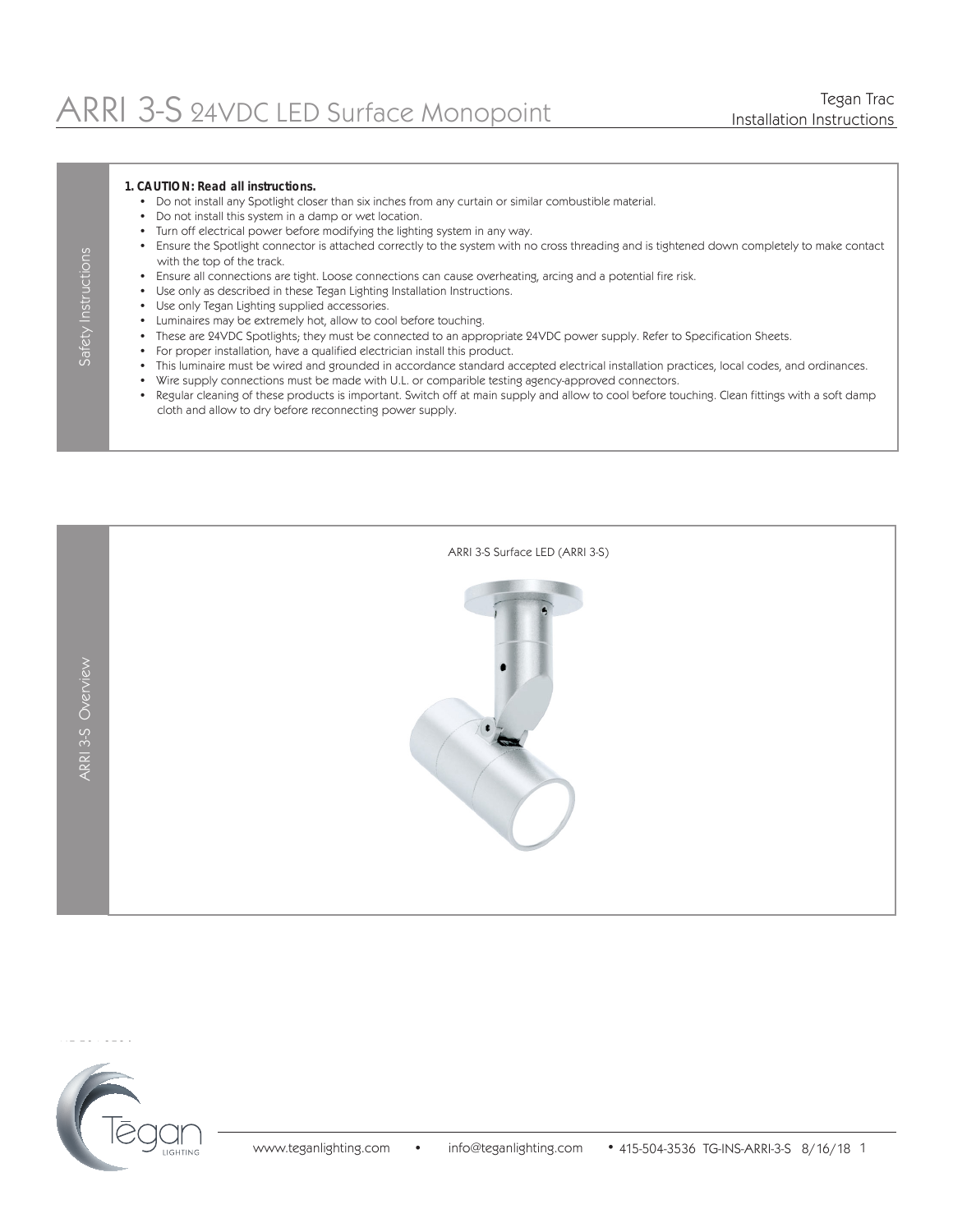# ARRI 3-S 24VDC LED Surface Monopoint



#### 1. Mechanical Installation

- Loosen the 3 set Screws and cover to disassemble the ARRI 3-S.
- Make wire connections inside ceiling or wall with wires passing through base.
- Use screws to install base onto ceiling or wall.
- Tighten 3 set screws onto Base. then thread cover over base.
- Installer must use the correct wire size to ensure proper electrical operation with no voltage drop. Refer to power supplies Spec Sheet 13 for details.

 NOTE: Do not exceed maximum number of Spotlights per driver wattage rating, doing so will damage system. Do not use less than minimum number of Pico 1-S per driver wattage minimum. Doing so will result in strobing or flickering. Confirm 0-10V dimming controls compatibility with Driver Manufacturer.

- Replace canopy by screwing clockwise to secure.
- Tighten until snug, overtightening can cause damage.



### 2. Locking the ARRI-3-S in Horizontal and Vertical Adjustment

- Adust to desired position, using angle gauge if required.
- Lock in position with Allen key. Note: Only adjust position when unlocked.



.